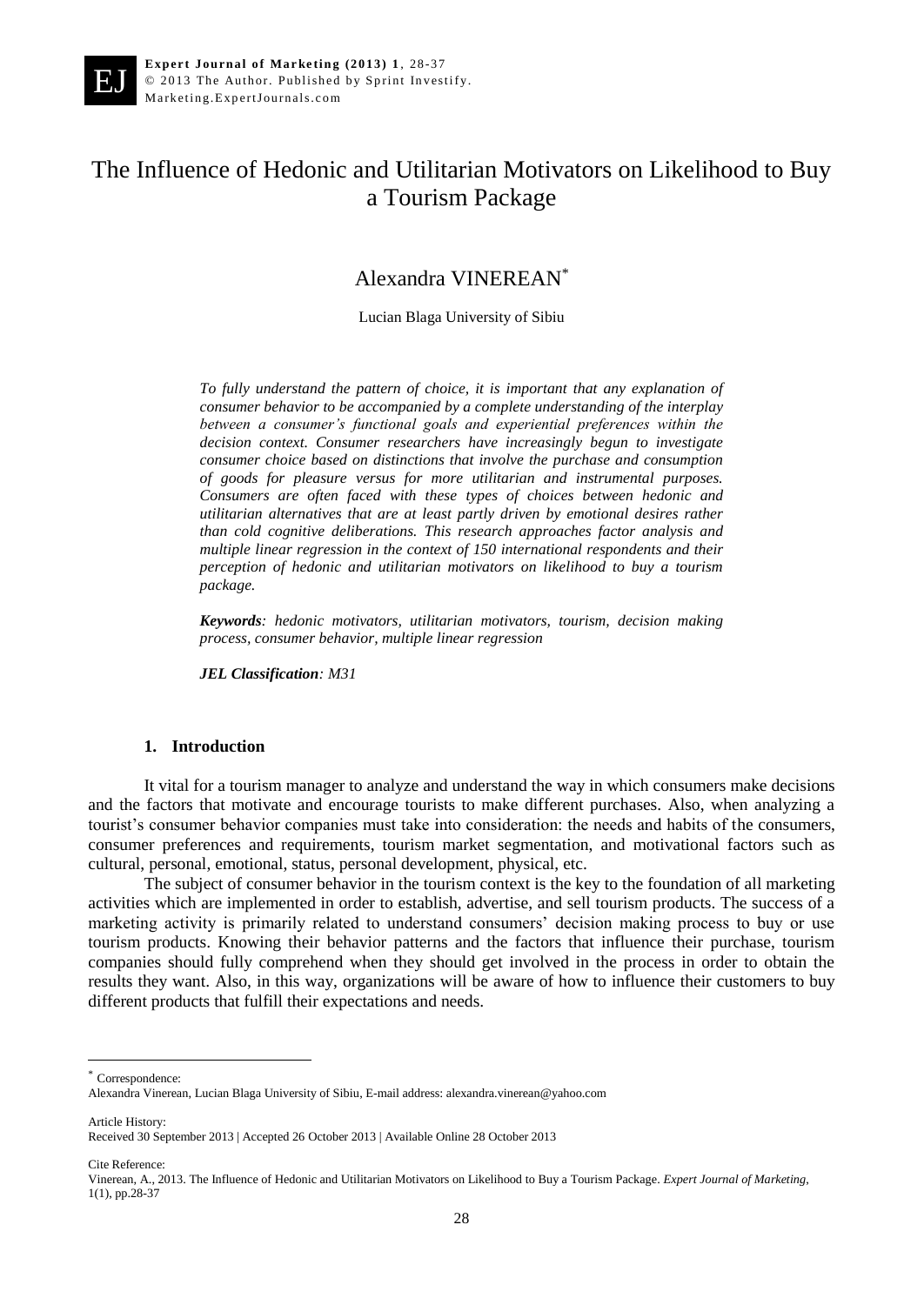#### **2. Literature Review and Conceptual Framework**

The industry of tourism is a complex field that can be divided into different types of tourism, such as: business tourism, health tourism, religious tourism, educational tourism, social tourism, cultural tourism, visiting friend and relatives, special interest tourism, and hedonistic tourism. These types are included into two main categories- domestic and international tourism, with a subdivision together with inbound and outbound tourist issue.

An interesting debate regarding tourism is related to the differences between a tourist and a traveler. A tourist (Swarbrooke and Horner, 1996) is someone who purchases a package from a tour operator, while the traveler is the person who makes his/her own independent arrangements for their personal vacation. However, Sharpley (1994) noted that the word "traveler" is usually applied to someone who is travelling for a long period of time, especially back-packing on a limited budget, and it also involves a spirit of freedom, adventure and individuality. On the contrary, the term "tourist" is usually used in a rather depreciative sense to describe those who are involved in mass produced package tourism.

In this context, it is important to discuss tourism market segmentation to fully grasp the possibilities and opportunities for implementing an effective and efficient marketing strategy. Market segmentation and diversity are complementary concepts. Without the diversity of the market consisted of different people which came from different areas, different countries, with different needs and perceptions, there would be no significance reason for market segmentation. The diversity in the global market makes the market segmentation an attractive strategy, viable with a high potential of profitability.

Market segmentation is defined as a process of dividing a large homogenous market into groups of people who have similar needs, wants, or demands. The purpose of the segmentation is to provide the basis for creating a marketing mix that will perfectly correspond to the expectations of clients in the targeted segment. This explains the fact that market segmentation is a form of consumer classification used to provide support for the marketing function in a tourism organization (Dibb, 2001).

Segmentation is aimed to serve the need of marketers, as Middleton and Clarke (2001) believe that: 'Market segmentation and product formulation are mirror images if they are correctly matched'. Certainly, segmentation is designed to improve the work regarding all four Ps of the marketing mix (Product, Price, Promotion, and Place). However, organizations must take into consideration that successful marketing is not all about one method of segmentation alone, it is important to use and combine all five types of segmentation (or six, in tourism) in order to accomplish the profit or result that the company is expecting.

Smith (1989) distinguished seven types of tourists: *explorers* are a small group who travel as anthropologists; *elite tourists* are experienced travelers who like expensive tailor-made tours; *off-beat tourists* plan to get away from other tourists; *unusual tourists* make side trips from organized tours to experience local culture; *incipient mass tourists* travel in destinations where tourism is not yet completely dominant; *mass tourists* want the same things they are used to at home; *charter tourists* have a little or no interest in the destination itself, as long as the trip will provide them with all the accommodation that they demand.

#### **2.1.Consumers as Decision Makers**

A consumer purchase is a response to a problem, a need, a want or a demand. In order to make an acquisition, a consumer has to analysis four important steps: problem or need recognition; information research; evaluation of alternatives; product choice.

After the decision is made, the quality of that decision affects the final step in the process, in which learning happens based on how the choice worked out. This particular process influences the likelihood that the same choice will be made the next time the need or want for a similar decision occurs (Solomon, 2004).

It is important to know that the amount of effort we put into a purchase decision we take differs depending on the importance of that decision. There are many cases in which the decision-making process is almost automatic; we seem to make snap judgments based on little information. But there are also situations where the purchase decision begins to feature a full-time job. An individual may spend a long period of time thinking about an important purchase such as a new home, car or any other acquisitions that requires some financials efforts.

Traditionally, consumer researchers have approached decision makers from a rational perspective. Usually, people calmly and cautiously assimilate as much information as possible with what they already know about a product or service, vigorously weight the pluses and minuses of each alternative, and arrive at a satisfactory decision that will meet their needs and expectations.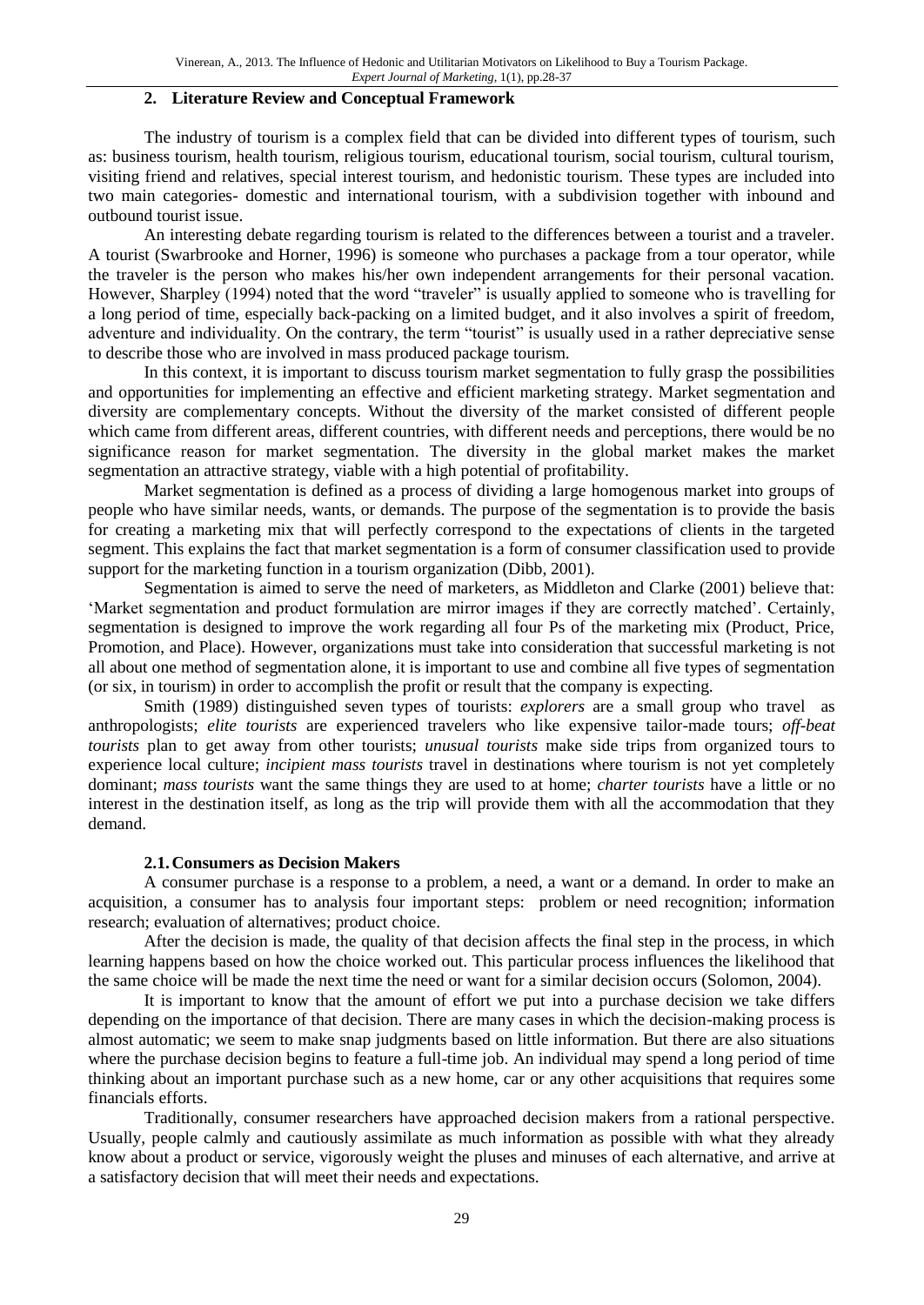In the recent years, this process has been studied by marketing managers to understand how information is acquired, how beliefs and patterns are formed, and on what criteria the decision making process is being made. Then, different products and services are frequently developed in order to emphasize appropriate variables, and promotional strategies can be taken in order to offer the types of information and data most likely to be wanted in the most effective formats.

It is important to know that even though consumers do follow these decision-making steps when making some acquisitions, this process is not accurate in all situations. In different circumstances, consumers do not go through this complex process in order to buy something. If they did, their entire lives would be spent on making different types of decisions, and not that much time on enjoying on the product or service that they decided to purchase. Some of our buying behaviors are not based on a logical or rational purpose; others are done with no advance planning.

However, there are some purchase momentum which occurs when these initial impulses actually increases the likelihood that we will buy even more (instead of less as our needs are satisfied), almost as if we get "revved up" and plunge into a spending area. Researchers recently discovered that decision makers actually possess some strategies. A consumer evaluates the effort required to make a particular choice, and then he chooses a strategy best tailored to the level of effort required. This sequence of events is known as constructive processing. When a well-thought-out rational approach is needed, we will invest all our efforts to do it. If not, we will certain look for shortcuts or returned to automated decisions (Solomon, 2004).

### **2.2. Motivators**

A motive is simply a reason for carrying out a particular behavior; it is not an automatic response to a stimulus. Motives should be distinguished from instincts. Instincts are pre-programmed responses which are involuntary and inborn in the individual (Blythe, 2004).

Blythe (2004) presented a classification of motives meant to help marketers to improve their activities, and this classification can be used in tourism marketing, such as:

- primary motives: the reason that leads to the purchase of a product class;
- secondary motives: they are the reasons behind buying a particular brand;
- rational motives : based on reasoning, or logical assessment of the consumer's situation;
- emotional motives : these motives have to do with the consumer's feeling about the brand;
- conscious motives : motives of which the consumer is aware of;
- dormant motives: motives operating below the conscious level.

In conclusion, when talking about what motivates or persuaded a tourist it is important to know that usually this process is driven by the aim of satisfying a need or a want. Marketers define need as a perceived lack, which means that simply lacking something does not developed a need, but the individual's realization that he or she lacks something means that the need has been established. Also, is crucial to understand that every tourist is different and so are the factors that motivates him. These variables can be classified in:

- their personality (friendly, loner, adventurous, careful, secure, shy);
- their lifestyle depends directly to their interests and concerns;
- their likes and dislikes;
- their past experiences as tourists and particular type of holiday;
- their weaknesses or strengths whether these factors depends to their health, wealth or the eagerness to get away from the monotony of their daily working life
- their civil status: married, single, divorced;
- income;
- adjustment of expectations or experiences as a tourist.

#### **2.3.Drive**

Drive is the force that makes a person responds to a need. It is an internal stimulus, and is caused by the drift from the desired state to the actual state. Drive is usually associated with a tension or restlessness (Blythe, 2004).

The influence of the drive will be contingent on the size of the gap between the eagerness and the actual state. For instance, a consumer longing for some time off and relaxation leads to a drive to search for a vacation; as the longing increases, the drive to go on a holiday will be higher. Once on vacation, and the longing feeling was satisfied, the tension disappears and the energy is channeled on something else, a different need or request. Some researchers have shown that the moment when a desire occurs is the point in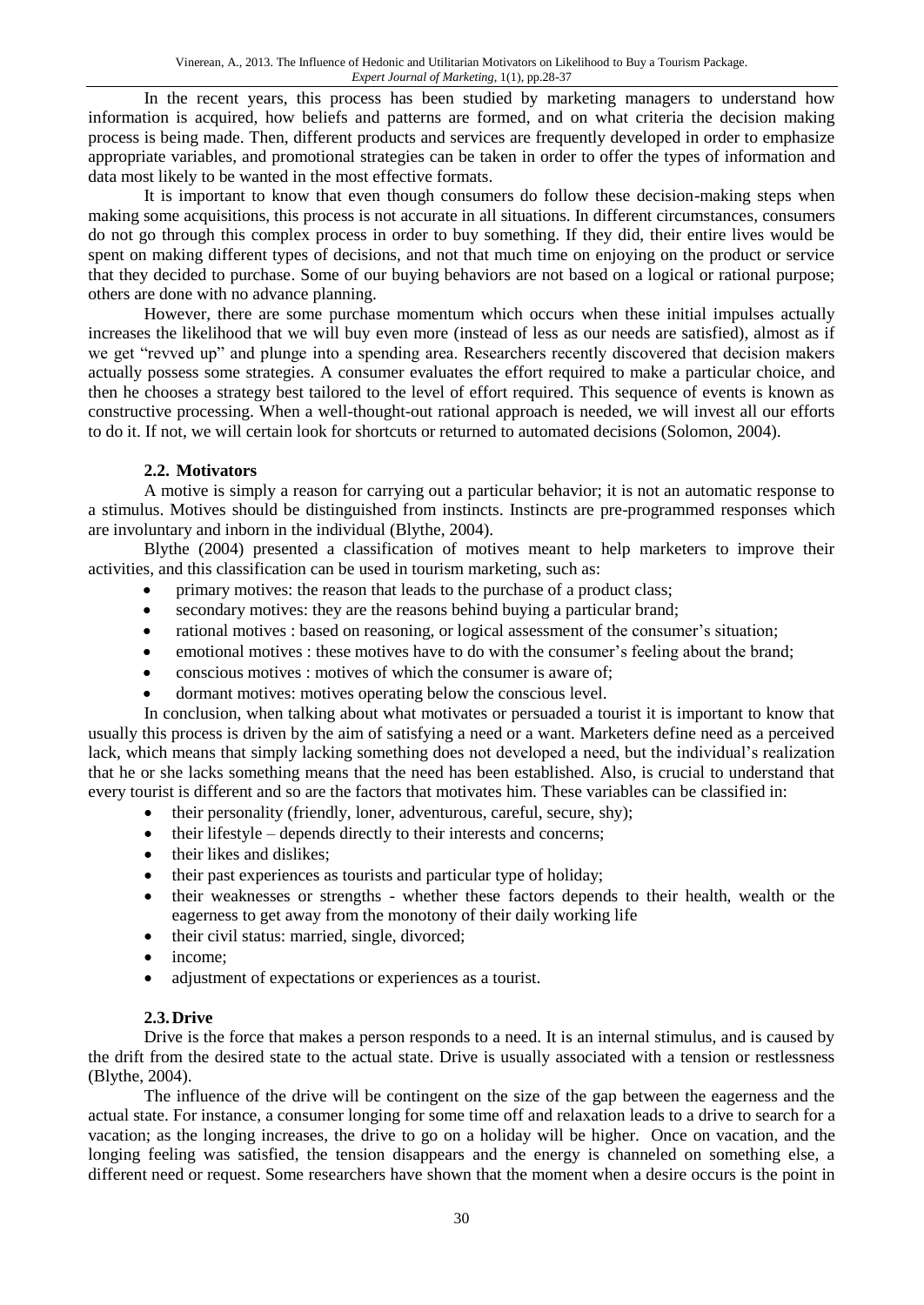which a person is feeling dissatisfied with the actual state. In these circumstances, if the drive state is at high level, an individual is more eager to listen to different suggestions about how to satisfy his or hers needs and wants. In these situations, consumers are more vulnerable and are eager to try other brands if their usual brands are not available (Vinerean, 2013).

It is important to know that each individual has a level at which the state of stimulation is enjoyable and challenging, without being uncomfortable or upsetting. This is known as the optimum stimulation level or OSL. If external stimulation is situated over the optimum level, the individual will inquire to satisfy the need and decrease the drive; but if external stimulation drops below the OSL, the person will inquire to raise the stimulation in order to bring it up to the OSL (Blythe, 2004).

Thus, the OSL is a subjective factor because it varies from one person to another. Some research has revealed that individuals with high OSLs like novelty and risk taking, while those with low OSLs prefer the tried and tested, and tend to be younger people.

### **2.4.Hedonic and Utilitarian Value**

Hedonism is the cult of pleasure. In terms of consumer behavior, it concerns those areas which attach to the fun of owning or buying something (Blythe, 2004).

Different researches examined the utilitarian and hedonic motivations; the purpose of these analyses is to understand the reason why individuals purchase different services or products. These studies have investigated motivations with respect to the design of physical and online shopping environments (Kourouthanassis et al., 2008), and users' perceptions of trust (Zhou et al., 2007), flow (Mathwick and Rigdon, 2004; Novak et al., 2000), and playfulness (Ahn et al., 2007) with respect to purchasing intention. According to Arnold and Reynolds (2003), there are six dimensions of hedonic buying:

Adventure - shopping for stimulation, adventure, and the feeling of being in another world;

- Social socializing with friends and family;
- Gratification stress relief, alleviating negative mood, treating oneself;
- Idea keeping up with trends, seeing new products and innovations;
- Role enjoyment derived from shopping for others;
- Value seeking sales, discounts, bargains.

On the contrary, it has been demonstrated that consumers are also motivated by utilitarian factors, including efficiency and cost,(Babin et al., 1994; Kim, 2006) but in the same time by the desire to satisfy different hedonic needs, such as affect, social interaction and/or entertainment (Arnold and Reynolds, 2003). While these motivations are well documented in marketing and others fields, the relationship between hedonic and utilitarian motivations and user experience has yet to be explored extensively in other domains (Zhou et al., 2007). However, HCI research has been investigating hedonic and utilitarian features of systems. This work has pointed out that both qualities are essential and can support each other in situations where utilitarian components are low, but hedonic qualities are high and vice versa (Hassenzahl et al., 2000).

When talking about hedonic value, it is important to be aware that this value tends to be more personal and subjective in that it is realized through the amount of fun experienced in the shopping process (Holbrook and Hirschman, 1982). Hedonic shopping value underscores the potential entertainment and emotional worth to be gained by customers in performing the shopping activity (Hirschman and Holbrook, 1982). Therefore, "the purchase of goods may be incidental to the experience of shopping. People buy so they can shop, not shop so they can buy" (Langrehr 1991, p. 428). Vicarious consumption can contribute to hedonic value by enabling customers to achieve gratification without committing to any actual purchases even though the act of purchasing goods or services can also produce hedonic value and may at times, help as the climax of the entire buying experience (Babin et al. 1994).

Another common source of hedonic value is found in agreements where the difference between the selling price of a product and the internal reference price of a customer extend beyond an additive measure of functional utility to promote feelings of anxiety and excitement (Schindler 1989). Therefore, affective emotions such as increased arousal, heightened involvement, perceived independence, fantasy fulfillment, and avoidance are frequently signs of a hedonically satisfying buying experience (Bloch and Richins, 1983; Hirschman 1984).

Some relevant aspects of hedonic attributes are intentionally added at the design stage. Also, these hedonic aspects often appear unexpected, as a by-product of the packaging design. It is essential to take into consideration these hedonic attributes because of them people are stimulated to buy different products. Hence, individuals are frequently eager to pay a small price, in order to own products that are enjoyable to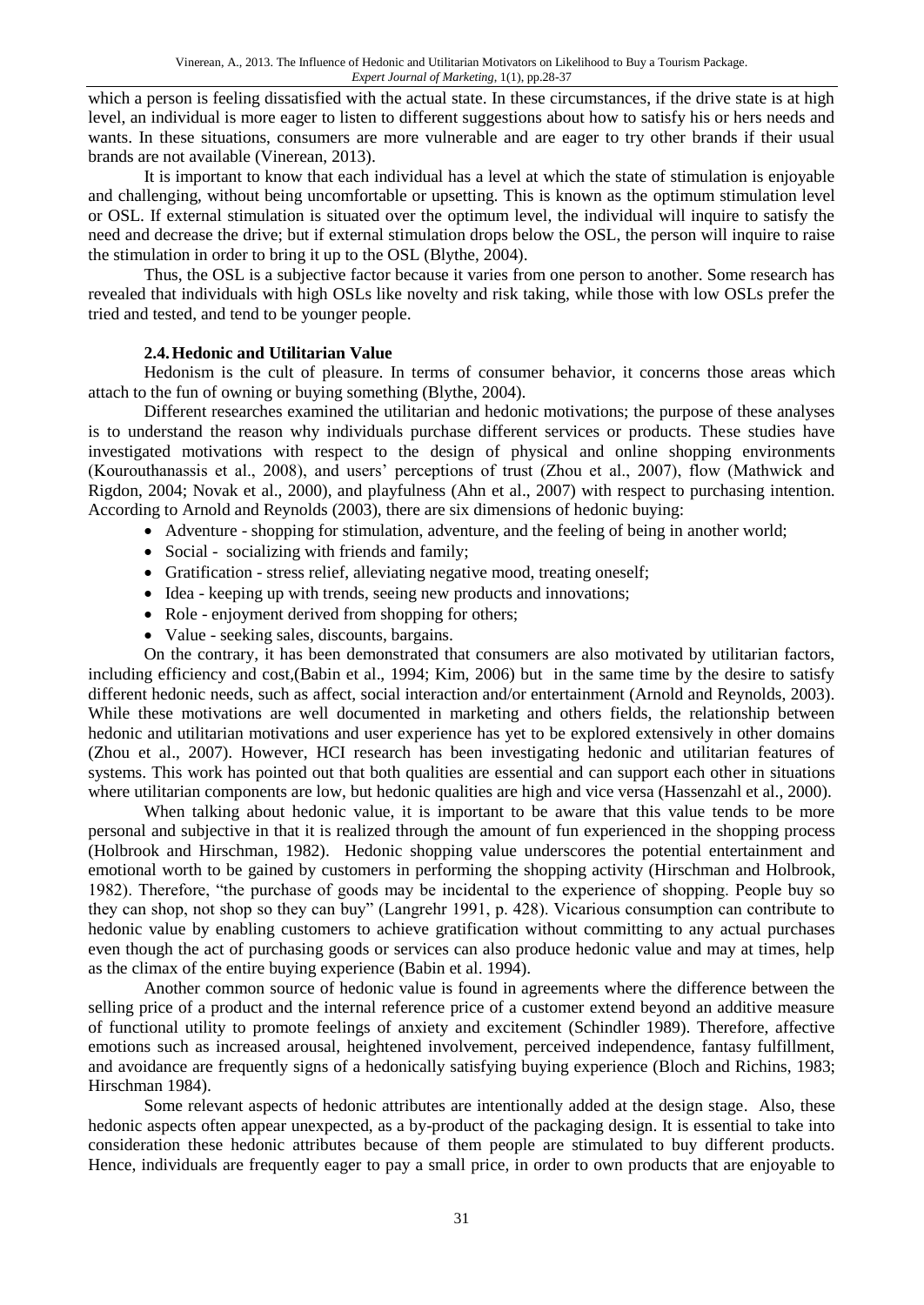use, or which might raise the agreeable part of life (this generally happens in industrialized countries, and more among rich people) (Vinerean, 2013).

Moreover, recently these hedonic approaches are relevant in distinguishing the brand by offering the consumer a little fun and an amazing experience while using the product or service. Emphasizing an experience, that a consumer could have while owning a particular product, is pivotal in the promotional stage of a product. So, this is the moment where advertisers need to take full advantage of the hedonic aspects in order to obtain the desired results.

Contrary to these hedonic characterizes, utilitarian value has led much of the research conducted in the field of consumer behavior (Bloch and Bruce, 1984). Utilitarian consumer behavior has been characterized as task-oriented and rational (Batra and Ahtola, 1990), more precisely, regarding the functional utility, clients count on whether their consumption needs were satisfied with success (Babin et al., 1994). Usually, this translates into simple acquisitions of products or services, but occasionally, utilitarian value might also be derived from activities performed by a motivated customer out of necessity (Bloch and Richins, 1983). For instance, Wang and Benbasat (2005) noticed that the inclusion of facilities explaining the rationale behind product or services suggestions by recommendation agents empowers customers to rationalize about the suitability of a recommended product relative to their needs and demands.

In conclusion, the ideal situation is to concentrate on the capability to achieve any task- regardless of either the motivation is intrinsic or extrinsic to the person- as a utilitarian element of system use, and the value added, experiential features of aesthetics interactivity, capability to induce positive emotions. Hedonic and utilitarian motivations are well acknowledged measurement instruments, which may be used to understand engagement and the purposeful and enjoyable motivations that bring people to the interface (Vinerean, 2013).

#### **3. Researching Hedonic and Utilitarian Motivators in Relation to Likelihood to Buy Tourism Packages**

The preliminary phase of the research starts with the problem definition, and in this case, it refers to a detailed understanding of the changes occurred in the purchasing and consumption behavior of tourism products and services, in relation to hedonic and utilitarian motivators by study consumers from Europe and North America. Furthermore, also in this phase, the main purpose, the objectives and the hypotheses were established, as follows:

The main purpose: To determine the consumer behavior motivators in relation to tourism products and services, at an international level.

Objective 1: The creation of factors based on the respondents' common characteristics.

Hypothesis 1: After the analysis, there will be at least one factor for each dimension studied.

Objective 2: Determining the relationship between hedonic motivators and likelihood to buy a tourism package.

Hypothesis 2: There is a positive relationship between hedonic motivators and likelihood to buy a tourism package.

Objective 3: Determining the relationship between utilitarian motivators and likelihood to buy a tourism package.

Hypothesis 3: There is a positive relationship between utilitarian motivators and likelihood to buy a tourism package.

In the design phase of the research, the sources of information, the research unit and the survey unit were chosen (Table1), and afterwards, the variables were defined (Table2).

| No. | Criterion<br>Types of sources          |         | Explanations                                                                |  |  |  |
|-----|----------------------------------------|---------|-----------------------------------------------------------------------------|--|--|--|
| 1.  | Original<br>External sources<br>source |         | In this research, we seek to understand certain distinct characteristics of |  |  |  |
|     | information<br>of                      |         | the survey's respondents, regarding tourist behavior.                       |  |  |  |
|     | in relation to the                     |         |                                                                             |  |  |  |
|     | organization                           |         |                                                                             |  |  |  |
|     | requesting it                          |         |                                                                             |  |  |  |
| 2.  | of<br>Type                             | Sources | of This type of information relates to those specially acquired in order to |  |  |  |
|     | information<br>primary                 |         | achieve the main purpose of the research; and this data is obtained from    |  |  |  |
|     | information<br>provided by the         |         | individuals, via the internet. It seeks information from geographically     |  |  |  |
|     | source                                 |         | dispersed potential tourist customers, from North America and Europe.       |  |  |  |
| 3.  | The individual<br>of<br>The identity   |         | The individual is the basis of research in order to obtain data about       |  |  |  |

*Table1. The typology of the information sources, used in this research*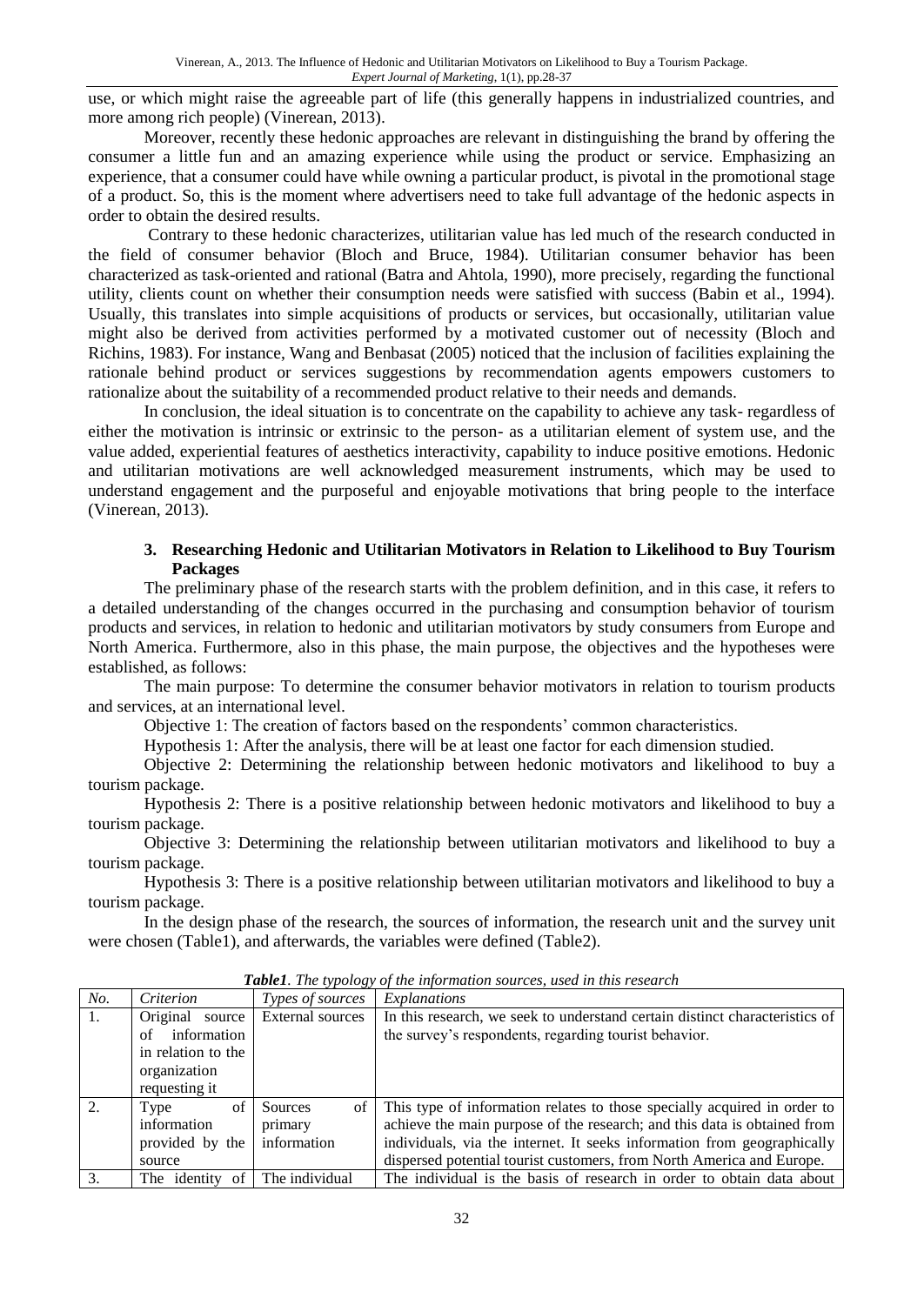|    | the source      |                 | his/her purchasing and consumption behavior of tourism-related       |
|----|-----------------|-----------------|----------------------------------------------------------------------|
|    |                 |                 | products or services, and to track consumer behavior dimensions      |
|    |                 |                 | underlying the purchase decision.                                    |
| 4. | The cost of the | Sources         | that I In this case, the online research was accomplished through    |
|    | information     | offer           | FreeOnlineSurveys(.com), in exchange for a sum of money, and through |
|    | provided        | information, on | networking sites, like Facebook and MySpace.                         |
|    |                 | commercial<br>a |                                                                      |
|    |                 | basis           |                                                                      |

|  | Table 2: The operational definition of the variables |  |  |
|--|------------------------------------------------------|--|--|
|  |                                                      |  |  |

| Dimension                  | Operational definition                                        |
|----------------------------|---------------------------------------------------------------|
| Utilitarian motivators     | $-1$ $-2$ $-3$ $-4$ $-5$ Accommodation 1 2 3 4 5              |
|                            | 1 -2 -3 -4 -5 Availability of tourist information 1 2 3 4 5   |
|                            | $-1$ $-2$ $-3$ $-4$ $-5$ Infrastructure 1 2 3 4 5             |
|                            | $-1$ $-2$ $-3$ $-4$ $-5$ Price 1 2 3 4 5                      |
| Hedonic motivators         | $-1$ $-2$ $-3$ $-4$ $-5$ Things to do 1 2 3 4 5               |
|                            | $-1$ $-2$ $-3$ $-4$ $-5$ Customer Care 1 2 3 4 5              |
|                            | $-1$ $-2$ $-3$ $-4$ $-5$ Scenery 1 2 3 4 5                    |
|                            | $-1$ $-2$ $-3$ $-4$ $-5$ Places to Eat 1 2 3 4 5              |
|                            | $-1$ $-2$ $-3$ $-4$ $-5$ Family friendly facilities 1 2 3 4 5 |
| Likelihood to buy a travel | How likely are you to buy a tourism package in the next year? |
| package                    | $1(Not likely) 2 3 4 5 6 7 8 9(Highly likely)$                |

The data was collected using a primary research, which involved getting original data by conducting a field research. Primary data are data introduced by a researcher for the particular reason of defining the problems that interfere in different process. They are independently tailor-made for the decision-makers of institutions that pay well-concentrated and privileged support. Correlated with easily available data from a range of sources, this exclusivity may mean higher costs and an extended framework in collecting and analyzing the data (Malhotra and Birks, 2007).

In this case, the information was collected directly from respondents via the internet, from February 22 to April 18, 2010, and the data analysis is quantitative. Also, this paper is based on an exploratory research that seeks to provide perspectives and understandings regarding the decision-making tourists when they consider buying a holiday package. The present research uses as a method the pilot survey, for which the sample is small (150 respondents), not statistically representative and not determined based on an established formula.

In this data analysis phase of the research, the data was collected via the Internet (FreeOnlineSurveys, Facebook, MySpace), and for the information's formation and processing we used the statistical analysis program SPSS, version 21.0, and especially by using the factor analysis method and multiple linear regression.

### **3.1.Factor Analysis**

Factor analysis is a general name denoting a class of procedures primarily used for data reduction and summarisation. In marketing research, there may be a large number of variables, most of which are correlated and which must be reduced to a manageable level. In the case of this paper, I used exploratory factor analysis to reduce multiple scales of hedonic and utilitarian motivators in order to summarize the survey data and use the resulted factors in further analysis.

Factor analysis is a technique of general linear model (GLM), which means that the data used were scales and were analyzed in SPSS v.20. Factor analysis involves the extraction of a small number of factors from the data. These factors can be interpreted as the basis of attitudes reflected in the answers to those specific questions. There are several methods of extraction, but the method used in this analysis was the Principal Components. In following table the resulting factors will be presented.

| <i>Motivators</i> |                    | Average | <b>Standard</b> | Factor  | Eigenvalue | $\%$<br>οt |            | Cronbach's |
|-------------------|--------------------|---------|-----------------|---------|------------|------------|------------|------------|
|                   | Items              |         |                 |         |            |            | <b>KMO</b> |            |
|                   |                    |         | deviation       | loading |            | Variance   |            | alpha      |
| Utilitarian       | Accommodation      | 2.36    | 2.620           | 0.746   | 2.891      | 72.27%     | 0.672      | 0.715      |
|                   |                    |         |                 |         |            |            |            |            |
|                   | Availability<br>οt | $-.46$  | 3.424           | 0.401   |            |            |            |            |
|                   | tourist            |         |                 |         |            |            |            |            |

*Table 3. Descriptive statistics and factor analysis results*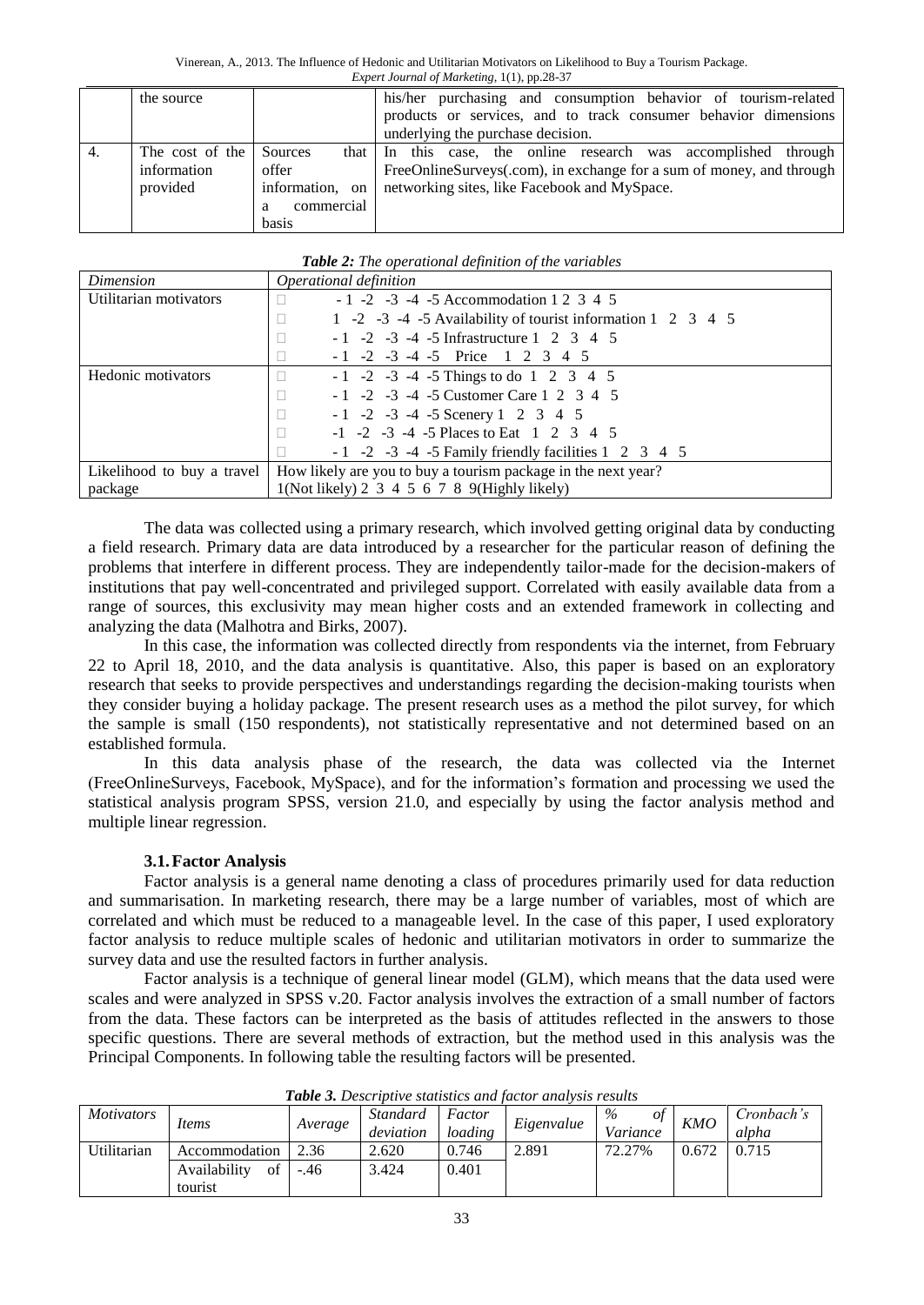Vinerean, A., 2013. The Influence of Hedonic and Utilitarian Motivators on Likelihood to Buy a Tourism Package. *Expert Journal of Marketing*, 1(1), pp.28-37

|         | information        |        |       |       |       |         |       |       |
|---------|--------------------|--------|-------|-------|-------|---------|-------|-------|
|         | Infrastructure     | 1.13   | 2.950 | 0.698 |       |         |       |       |
|         | Price              | 2.49   | 2.814 | 0.850 |       |         |       |       |
| Hedonic | Things to do       | 2.48   | 2.438 | 0.605 | 2.004 | 62.890% | 0.739 | 0.718 |
|         | Customer care      | 1.37   | 2.844 | 0.722 |       |         |       |       |
|         | Scenery            | 2.70   | 2.284 | 0.564 |       |         |       |       |
|         | Places to eat      | 1.31   | 2.897 | 0.702 |       |         |       |       |
|         | friendly<br>Family | $-.10$ | 3.227 | 0.655 |       |         |       |       |
|         | facilities         |        |       |       |       |         |       |       |

The first step in the validation process of the exploratory factor analysis was to measure the reliability and dimensionality of the scales by using Cronbach's alpha coefficient with a minimum of 0.70 (Cronbach, 1970) to ensure the eligibility of the studied dimensions. Thus, for the scales that studied utilitarian motivators, a level of Cronbach's alpha of 0.715 was obtained, and for hedonic motivators the value was 0.718. Thus, the scales items fulfill this condition of reliability.

Table shows that one factor was extracted for all the latent variables. The criteria used to identify and interpret the factors were that each element should have a factor loading greater than 0.7 and Eigenvalues greater than 1 (Field, 2005). Also, the eligibility of the factors can also be observed in terms of the variance explained by each resulted factor, as the variation exceeds 75%. The validity of the factors was measured with a Kaiser-Meyer-Olkin test with values ranging from 0.672 to 0.739, exceeding the minimum acceptable level of 0.5.

In terms of the factor scores that determined each class of motivators, the majority of the scores are high and relevant indicators of each dimension. The smallest score was identified for 'Availability of tourist information', of 0.401, for the utilitarian motivators.

#### **3.2.Multiple Linear Regression**

Linear Regression estimates the coefficients of the linear equation, involving one or more independent variables that best predict the value of the dependent variable. In this research, I will try to predict consumers' likelihood to purchase a tourism package in relation to hedonic or utilitarian motivators.

The linear regression model assumes that there is a linear, or "straight line," relationship between the dependent variable and each predictor. This relationship is described in the following formula.

 $y_i = b_0 + b_1x_{i1} + ... + b_px_{ip} + e_i$ 

where

y<sup>i</sup> is the value of the ith case of the dependent scale variable

- p is the number of predictors
- $b_i$  is the value of the jth coefficient, j=0,...,p
- $x_{ii}$  is the value of the ith case of the jth predictor
- $e_i$  is the error in the observed value for the ith case

The hypotheses of this paper were tested using multiple regression analysis, using the utilitarian and hedonic factors previously resulted (as dependent variables) and likelihood to buy a tourism package (as the independent variable). The results are summarized in Table 4.

| <b>Table 4.</b> Multiple regression and ysis |       |      |       |                           |                                |               |                              |       |       |
|----------------------------------------------|-------|------|-------|---------------------------|--------------------------------|---------------|------------------------------|-------|-------|
| Dependent                                    | F     |      | $R^2$ | <i>Variables</i>          | Unstandardized<br>Coefficients |               | Standardized<br>Coefficients |       |       |
| variable                                     |       | Sig. |       |                           |                                | Std.<br>Error | B                            |       | Sig.  |
| Likelihood                                   | 67.36 | .000 | 0.458 | Constant                  | 3.042                          | 2.402         |                              | 1.086 | 0.009 |
| buy<br>a<br>to<br>travel                     |       |      |       | Hedonic<br>motivators     | 0.883                          | 0.301         | 0.391                        | 2.675 | 0.000 |
| package                                      |       |      |       | Utilitarian<br>motivators | 0.356                          | 0.109         | 0.242                        | 1.867 | 0.008 |

|  | Table 4. Multiple regression analysis |  |
|--|---------------------------------------|--|
|  |                                       |  |

The first part of the table reports a significant F statistic, indicating that using the model is better than guessing the mean. As a whole, the regression is relevant in explaining consumers' propensity to make a decision and buy a tourism package based on hedonic and utilitarian motivators, as nearly half the variation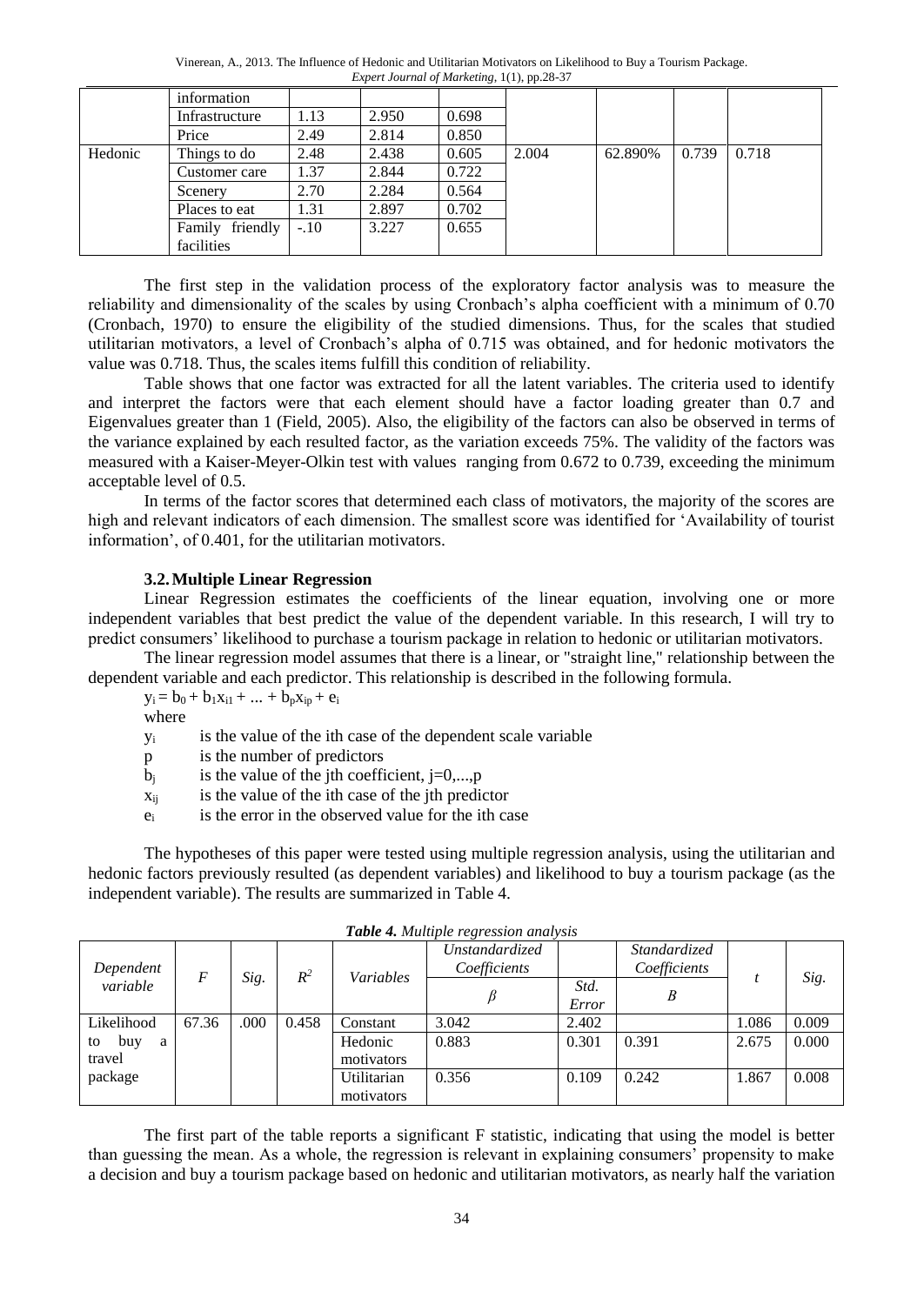$(R^2 = 45.8\%)$  in the dependent variable is explained by the model. Thus, in this model, hedonic motivators contribute more to the model because this independent variable has a larger absolute standardized coefficient.

Results of the regression analysis demonstrated that the two hypotheses of the model were supported. Namely, both utilitarian and hedonic factors influence consumers' propensity to purchase. Nonetheless, the variable measuring hedonic motivators offers a more prominent influencer of likelihood to buy (β=0.391, p < 0.001) (H2) than utilitarian factors (β = 0.242, p < 0.001) (H3). Especially in tourism, where purchases have an affect dimension, this research supports and extends the existing literature.

#### **4. Conclusion and Discussion**

#### **4.1. Theoretical Implications**

Previous research has shown that consumer perceptions and preferences have both hedonic and utilitarian dimensions. Generally, discussing hedonic and utilitarian factors implies discussing asymmetry. This fundamental asymmetry in how consumers trade off hedonic and utilitarian attributes of products and services in domains of losses and gains also sheds lights on the causes of loss aversion and the processes by which it operates.

This study accomplishes several theoretical objectives. First, it distinguishes between utilitarian and hedonic expectations as distinct but complementary elements driving customers' decision making process and likelihood of purchasing a tourism package.

Utilitarian value has dominated much of the research conducted in the area of consumer behavior. Utilitarian consumer behavior has been described as task-oriented and rational in that customers' functional utility is dependent on whether their consumption needs, which inspire the shopping, were met successfully.

Affect, a construct often associated with motivation, has been called "the driver" of shopping experiences and an influence on exploratory behaviour (Menon and Kahn, 2002; Monsuwé et al., 2004). Monsuwé et al. (2004) found that enjoyment, i.e., escapism, pleasure and arousal, and the functional aspects of systems (i.e., usefulness and ease of use) predicted attitudes about shopping, which in turn influenced intentions to shop. If hedonic goods are more unique and irreplaceable (e.g., a family vacation abroad), perhaps because we develop emotional attachments to them over time, consumers might be reluctant to forfeit them.

Multiple linear regression was used to test predictive relationships between specific hedonic and utilitarian motivations and aspects future buying decisions. From our data analysis, the hypothesized relationships are substantiated by the empirical evidence. Results of the regression analysis demonstrated that the two hypotheses of the model were supported.

#### **4.2.Managerial Implications**

Tourism market research allows companies to know and to differentiate consumers' purchasing and consumption habits, attitudes and perceptions regarding distinct market offers. All these dimensions of consumer behavior enable tourism companies to understand both their short-term needs, which determine the best tactics to attract consumers, and their long-term goals, which involve the stability of the tactics concerned with consumer retention and loyalty.

In this line of ideas, market segmentation can be used with success. Some tourism academics have searched for some techniques relevant only in tourism, Middleton and Clarke (2001) suggested there are six ways of segmenting markets in travel and tourism: purpose of travel; buyer needs, motivations and benefits sought; buyer and user characteristics; demographic, economic and geographic characteristics; psychographic characteristics; price. While four of these are similar to the classic methods, they are however formulated differently and purposely in tourism.

With the main objective as satisfying customer needs, customer-oriented companies pay a special attention to consumer behavior, capitalizing on the obtained information in order to attract new customers and to retain existing customers. In this line of ideas, understanding motivators and drivers of a particular behavior and decision making process is crucial in today business environments. Emphasizing an experience that a consumer could have while owning a particular product is pivotal in the promotional stage of a product. So, this is the moment where advertisers need to take full advantage of the hedonic aspects in order to obtain the desired results.

Different products can be high or low in both hedonic and utilitarian attributes at the same time. In fact, most evaluations in consumer consumption profile are based on the degree, to which various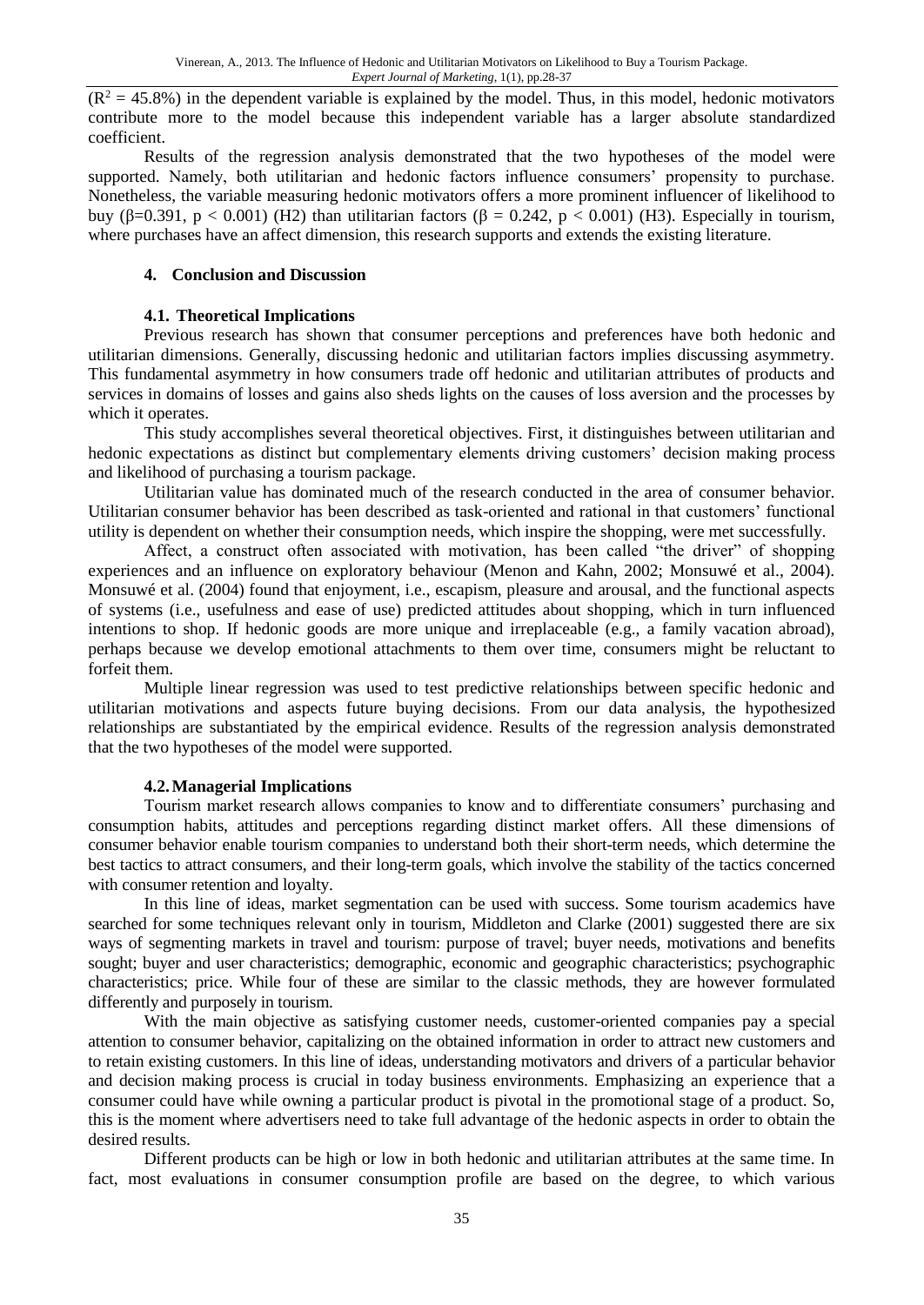alternatives satisfy utilitarian and hedonic goals. This is the reason why in this paper the tourism service is examined. A person evaluating a tourism package may care for both functional features (e.g., accommodation) as well as hedonic features (e.g., scenery). Usage and consumption motives are central in determining whether an item is perceived as primarily hedonic or utilitarian.

Companies that operate in the tourism industry need to pay attention to hedonic and utilitarian motivators in order to create and promote tourism packages accordingly. Due to globalization, we are discussing about a diverse marketplace composed of many different people with different backgrounds, countries the origin, needs and wants, and perceptions, and in this respect, segmentation is a necessary process for any enterprise. This statement is even more relevant in tourism, where the acquisition has an emotional significance, so marketing must have a central role in creating added value for potential customers. To achieve this, tourism enterprises need to know very well who are the consumers they are addressing to.

The results of this paper also suggest implications for pricing and promotion strategies. Marketers ought to be able to charge premiums for hedonic goods to which consumers have adapted in some manner when the consumers are faced with a decision to discontinue consumption (Dhar and Wertenbroch, 2000, p. 69).

#### **4.3.Limitations**

This research must also be interpreted in the context of its limitations. Most importantly, the data for this study was collected from a limited number of respondents. The sample for this research is small and representativeness can always be improved. Even though, the results were consistent with the proposed hypotheses, a larger sample size might have resulted in stronger results for this new model.

Additional variables could also be considered, for instance, consumers' annual incomes and the amounts they spend on travel packages, although similar data could be more difficult to obtain and subject to distortions if directly asked. Extending the research to include these aspects can prove to be a further area of research by improving the model and including demographic variables as mediation variables. However, in other to achieve this, the research needs exhibit more responses.

Also, the online survey did not include any of the scales previously used in other studies to comply a unified vision of the dimensions explored in this research, namely corporate social responsibility, employee satisfaction, and employee retention and attraction. Even though, the scales were deemed reliable (using Cronbach's alpha coefficient), they could have included a broader range of Likert statements.

### **5. References**

Ahn, T., Ryu, S., and Han, I., 2007. The impact of web quality and playfulness on user acceptance of online retailing. *Infornational Management*, 44, pp.263–275.

Arnold, M.J., and Reynolds, K.E., 2003. Hedonic shopping motivation. *Journal of Retailing*, 79, pp. 77–95.

Babin, B.J., Darden, W.R., and Griffin, M. 1994. Work and/or fun: measuring hedonic and utilitarian shopping value. *Journal of Consumer Research,* 20(4), pp.644–656.

Batra, R. and Ahtola, O.T. 1990. Measuring the hedonic and utilitarian sources of consumer attitudes. *Marketing Letters*, 2 (2), pp.159-170.

Bloch, P.H. and Bruce, G.D., 1984. Product involvement as leisure behavior. In Advances in Consumer Research (Kinnear, T.C. Ed.), pp. 197-202. Volume 11. Association for Consumer Research, Ann Arbor, Michigan.

Bloch, P.H. and Richins, M.L., 1983. A theoretical model for the study of product importance perceptions. *Journal of Marketing*, 47 (1), pp.69-81

Bloch, P.H. and Richins, M.L., 1983. Shopping without purchase: An investigation of consumer browsing behavior. In Advances in Consumer Research (Bagozzi, R.P. and Tybout, A.M. Eds.), pp. 389-393. Volume 10. Association for Consumer Research, Ann Arbor, Michigan.

Blythe, J., 1997. The Essence of Consumer Behavior, Harlow, England: Prentice Hall Europe.

Carver., R.H. and Nash, J.G., 2009. *Doing Data Analysis with SPSS Version 16*. Brooks/Cole: Cengage Learning

Cronbach, L. J. 1970. *Essentials of psychological testing*. New York: Harper and Row.

Dibb, S., Simkin, L., Pride, W.M. and Ferrell, O.C., 2001. *Marketing Concepts and Strategies*. 4<sup>th</sup> European edition. Houghton-Mifflin.